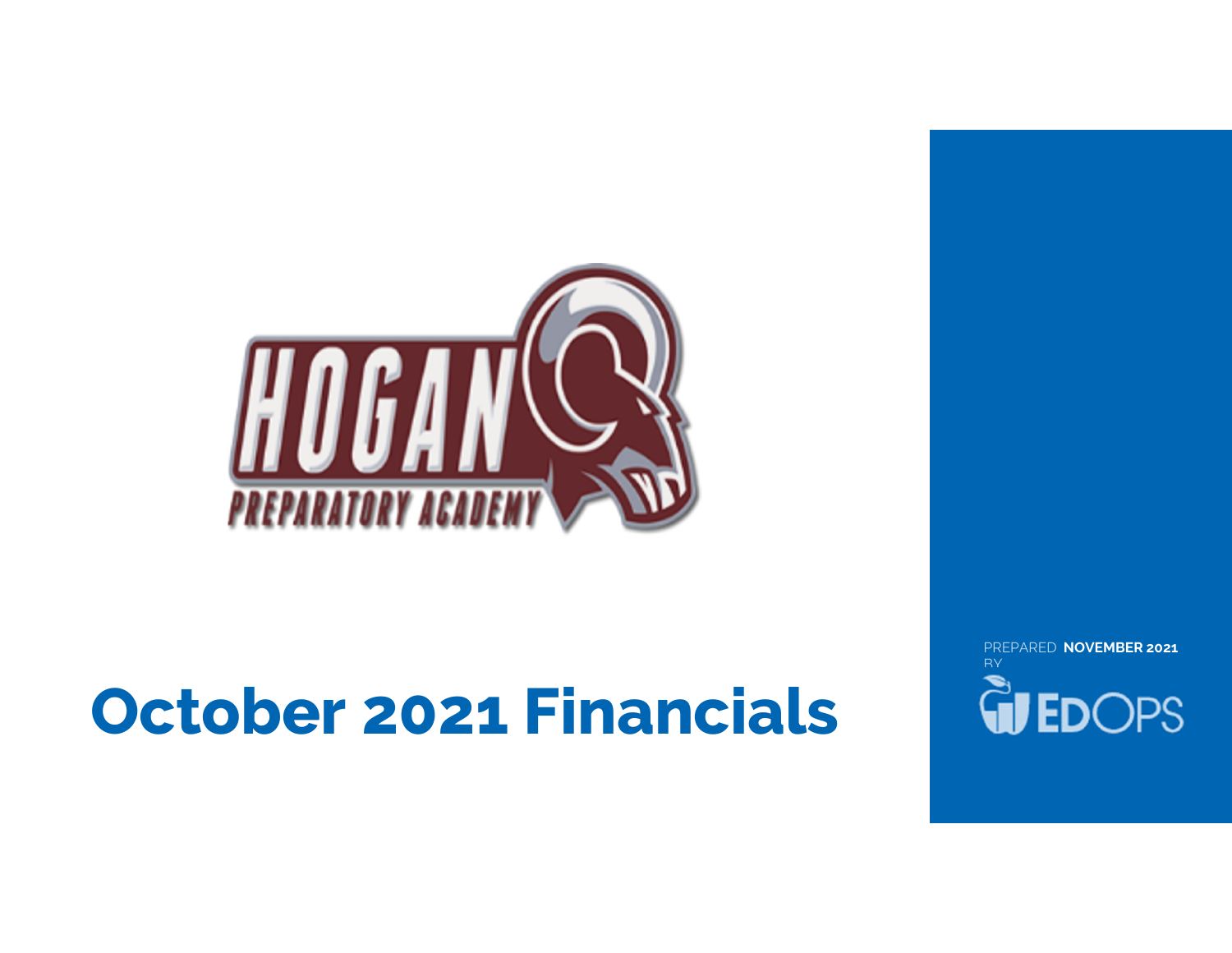### **Contents**



- $\textcolor{red}{\bullet}$  Executive Summary
- Cash Forecast
- $\textcolor{red}{\bullet}$  Key Performance Indicators
- Forecast Overview
- Key Forecast Changes This Month
- $\mathbb{R}^n$ Financials
- $\blacksquare$ Monthly Projections
- **Balance Sheet**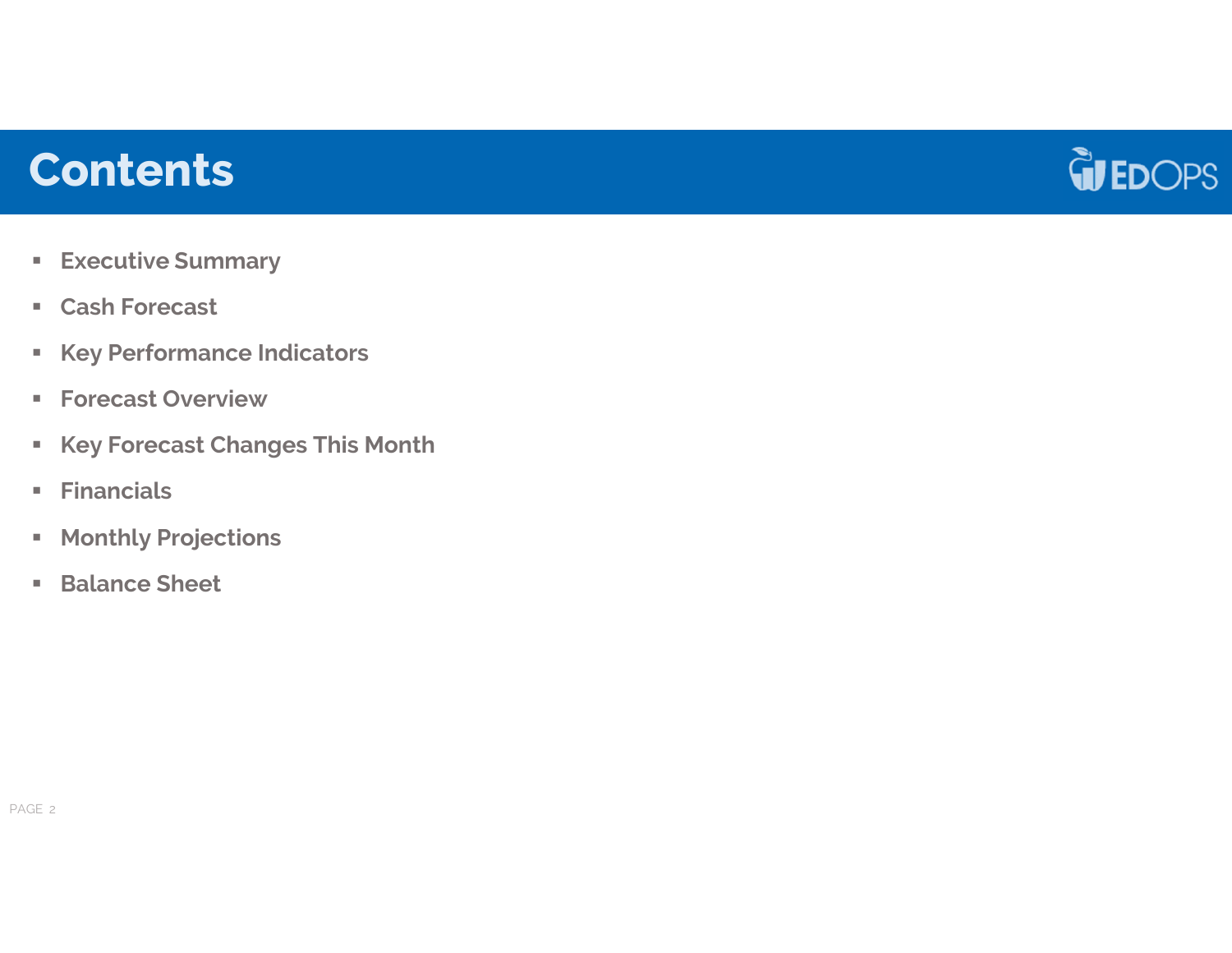

### Executive Summary

- Hogan closes October with a forecasted Net Income of -717k, which is a 22k improvement from September Close.
- The primary drivers of the change in October Close is:
	- г Revenue increase of \$92k attributed to FFC Emergency Connectivity Grant, SPED and ESCE allocations update, and McKinney Vento Transportation Reimbursement.
	- $\mathcal{L}_{\mathcal{A}}$  Expenses increase of \$70k attributed to COVID PTO Relief and iPads funded by revenue already forecasted.
- The audit has been finalized with no concerns.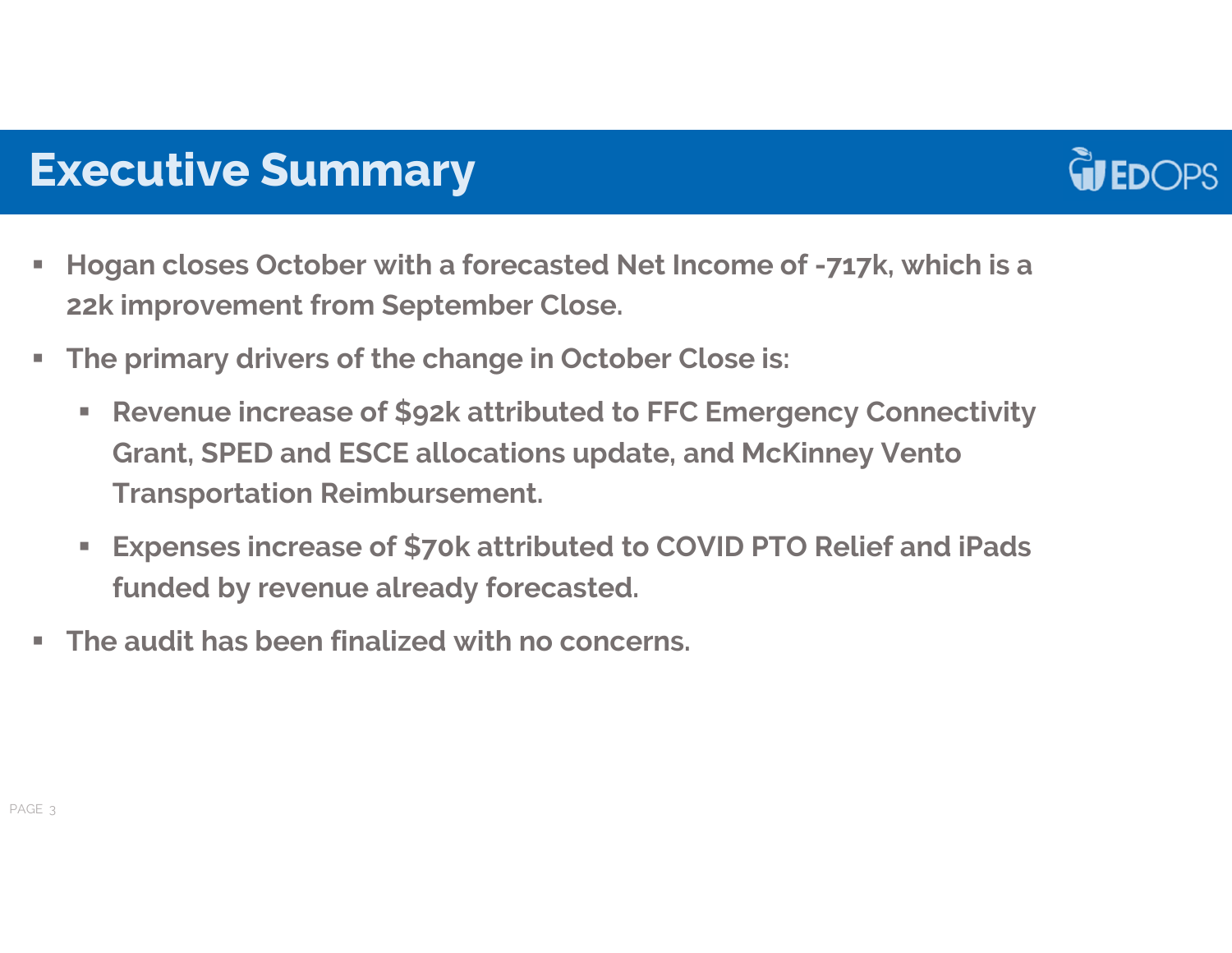## Cash Forecast



## 121 Days of Cashat year's end

We forecast the school's year ending cash balance as \$5.23m, <mark>\$3m</mark> below budget.

The revenue projected for the year is down \$1.4M than budgeted, largely due to the state aid WADA decrease and the per WADA payment decrease. Expenses projected for the year is down \$1M than budgeted primarily in part to the facility improvements The Net Income is projected at a loss of \$2.5M to budget.



Budget Cash **Forecast Cash**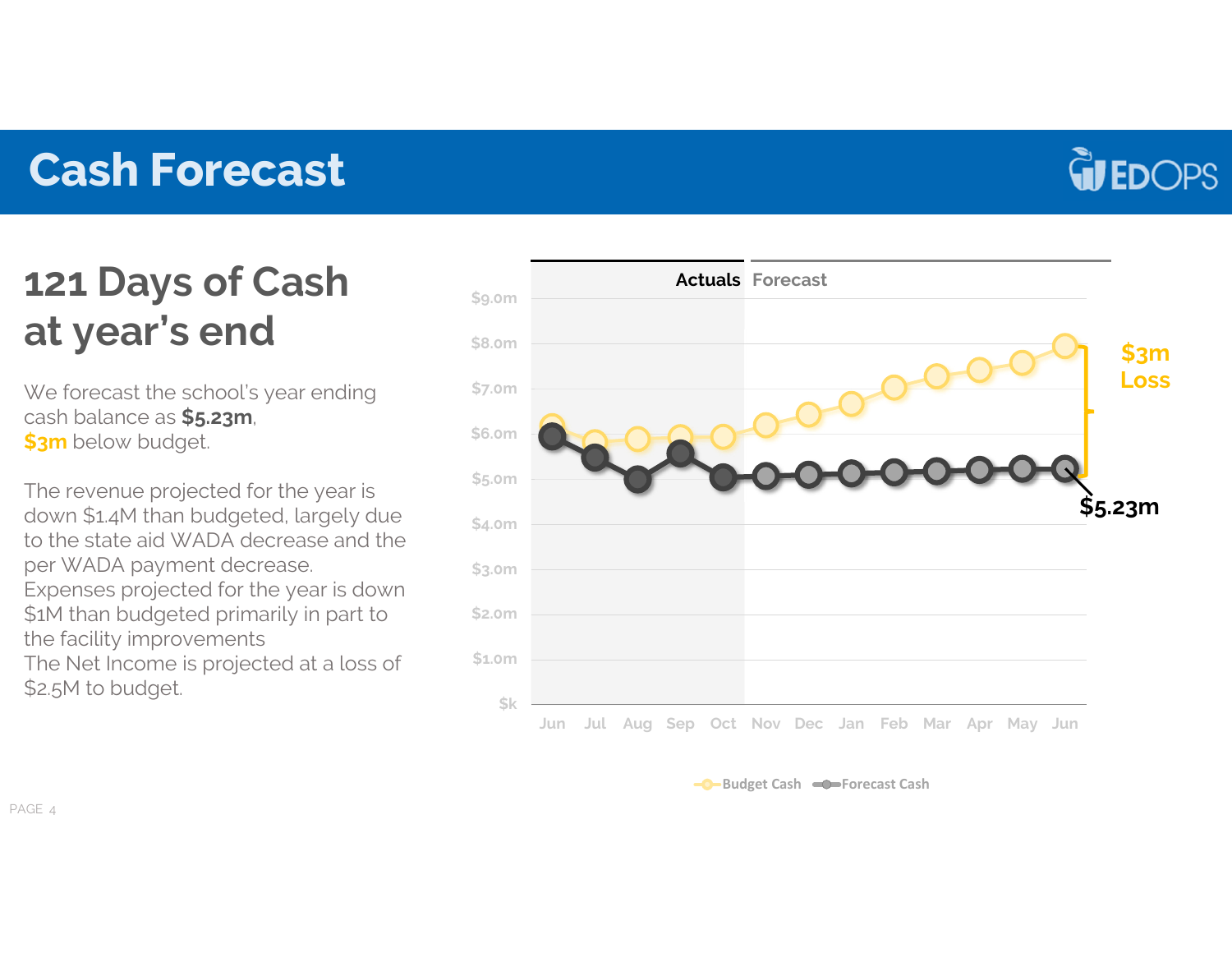## Key Performance Indicators



### Days of Cash

 Cash balance at year-end divided by average daily expenses



#### 121 DAYS OF CASH AT YEAR'S END

The school will end the year with 121 days of cash. This is above the recommended 60 days

### Gross Margin

 Revenue less expenses, divided by revenue



#### -4.8% GROSS MARGIN

 The forecasted net income is - \$717k, which is \$2.5m below the budget. It yields a -4.8% gross margin.

### Fund Balance %

 Forecasted Ending Fund Balance / Total Expenses



#### 33.77% AT YEAR'S END

 The school is projected to end the year with a fund balance of \$5,306,838. Last year's fund balance was \$6,024,239.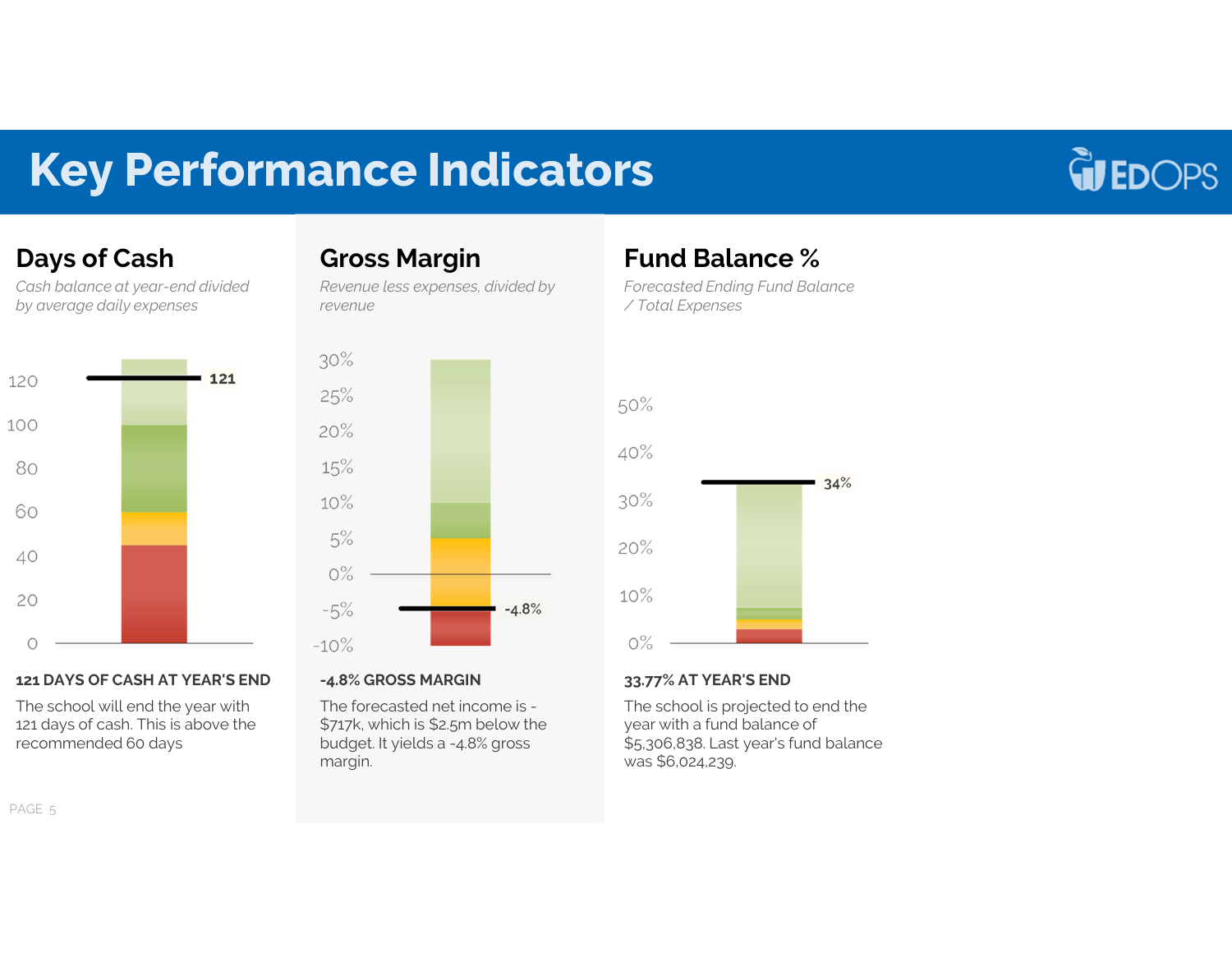## Forecast Overview



|                   | Forecast | <b>Budget</b> | <b>Variance</b> | <b>Variance Graphic</b> | <b>Comments</b>                                                                                                                                                                                                                                             |
|-------------------|----------|---------------|-----------------|-------------------------|-------------------------------------------------------------------------------------------------------------------------------------------------------------------------------------------------------------------------------------------------------------|
| Revenue           | \$15m    | \$16.4m       | $-$1.4m$        | $-1.4m$                 | State Revenue decrease due to WADA and<br>Per WADA payment. KCPS MOU added to<br>forecast. Added FFC Emergency grant and<br>updated SPED allocations.                                                                                                       |
| <b>Expenses</b>   | \$15.7m  | \$14.6m       | $-$1.1m$        | $-1.1m$                 | Addition of 1.1M in Facility Improvement<br>payments; COVID Relief PTO mitigated by the<br>open positions, iPad purchases for the ES<br>funded by revenue already forecasted, and<br>increase to reflect actual for TFA, Lexia<br>Program, and Advertising. |
| <b>Net Income</b> | $-$717k$ | \$1.8m        | $-$2.5m$        | $-2.5m$                 |                                                                                                                                                                                                                                                             |
|                   |          |               |                 |                         |                                                                                                                                                                                                                                                             |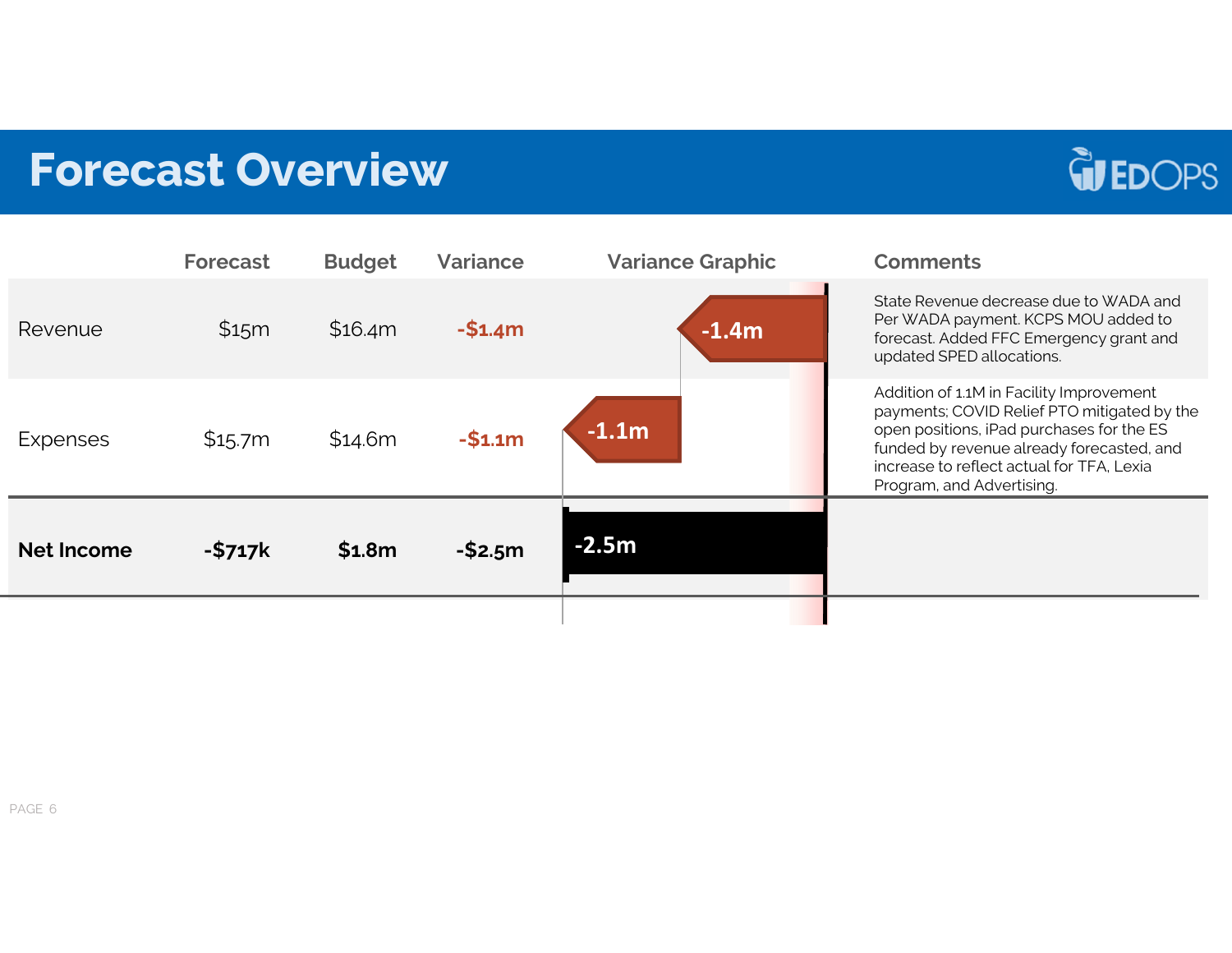## Key Forecast Changes This Month



### The October forecast increased the year-end cash expectation by \$22k. *Key changes*:

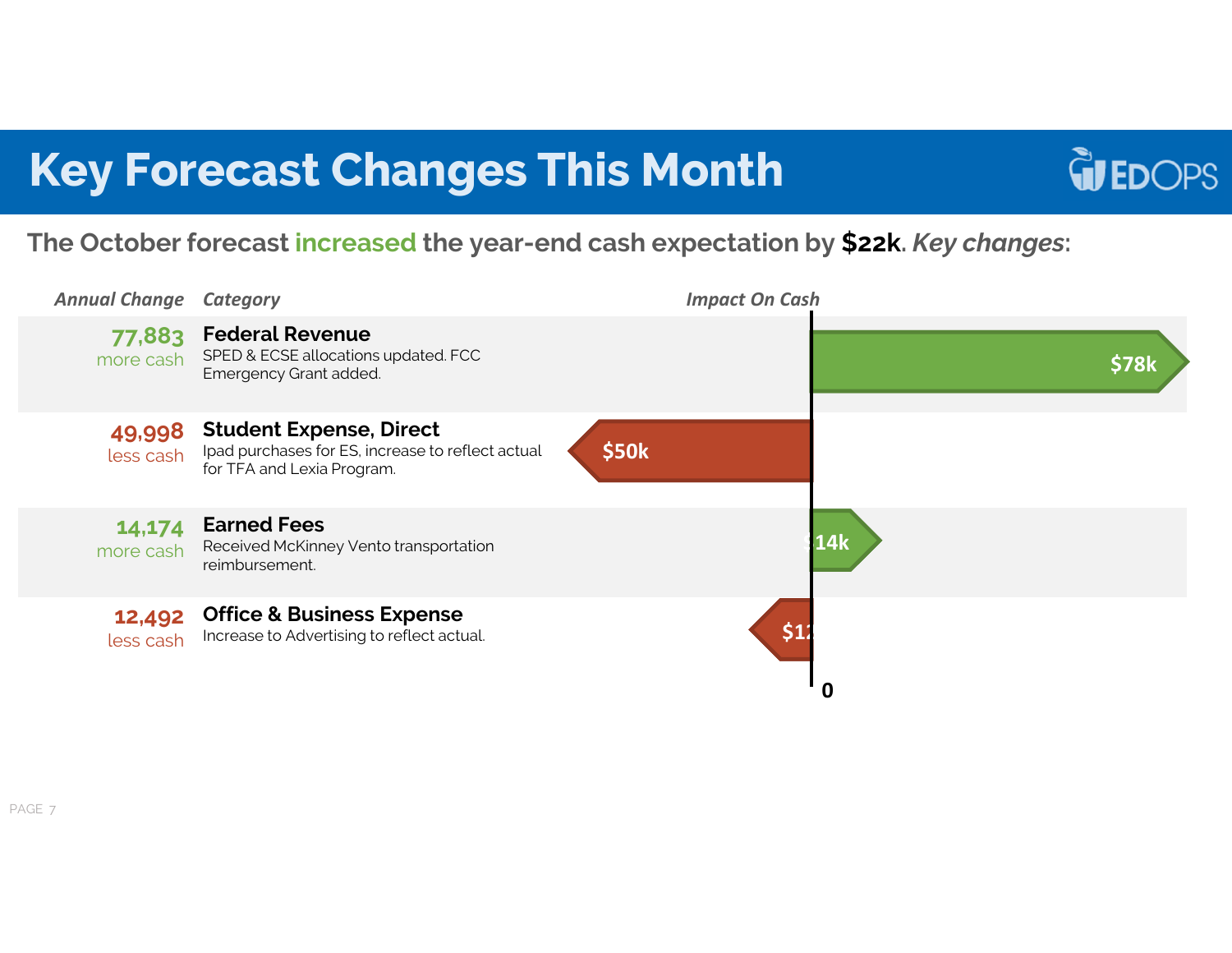|                                     | Year-To-Date |               |                 | <b>Annual Forecast</b> |               |                     |            |                                                                       |
|-------------------------------------|--------------|---------------|-----------------|------------------------|---------------|---------------------|------------|-----------------------------------------------------------------------|
|                                     | Actual       | <b>Budget</b> | <b>Variance</b> | Forecast               | <b>Budget</b> | <b>Variance</b>     | Remaining  |                                                                       |
| Revenue                             |              |               |                 |                        |               |                     |            |                                                                       |
| Local Revenue                       | 339,537      | 417,150       | (77, 613)       | 1,264,987              | 1,264,091     | 896                 | 925,450    |                                                                       |
| <b>State Revenue</b>                | 3,165,893    | 2,949,722     | 216,172         | 7,851,343              | 10,081,271    | (2,229,928)         | 4,685,450  | <b>O</b> REVENUE: \$1.4M BEHIND                                       |
| <b>Federal Revenue</b>              | 305,697      | 1,168,564     | (862, 866)      | 4,099,153              | 4,025,639     | 73,514              | 3,793,456  | Decrease in WADA and per WADA                                         |
| <b>Private Grants and Donations</b> | 164,850      | 103,000       | 61,850          | 1,030,000              | 1,030,000     | $\circ$             | 865,150    | payment.                                                              |
| <b>Earned Fees</b>                  | 367,440      |               | 367,440         | 750,501                |               | 750,501             | 383,061    |                                                                       |
| <b>Total Revenue</b>                | 4,343,417    | 4,638,436     | (295, 018)      | 14,995,984             | 16,401,001    | (1,405,017)<br>n    | 10,652,567 | <b>@ EXPENSES: \$1.1M BEHIND</b><br>1.1M increase in contributions to |
| <b>Expenses</b>                     |              |               |                 |                        |               |                     |            | Facilities Improvements. Unfilled                                     |
| <b>Salaries</b>                     | 2,245,102    | 2,443,392     | 198,291         | 6,860,638              | 7,330,177     | 469,539             | 4,615,536  | positions mitigated by the increase in                                |
| <b>Benefits and Taxes</b>           | 624,453      | 691,753       | 67,300          | 1,910,316              | 2,075,259     | 164,943             | 1,285,862  | transportation and technology<br>purchases.                           |
| <b>Staff-Related Costs</b>          | 47,326       | 92,633        | 45,307          | 277,900                | 277,900       | $\circ$             | 230,574    |                                                                       |
| Rent                                | 78,495       | 66,667        | (11, 828)       | 211,828                | 200,000       | (11, 828)           | 133,333    |                                                                       |
| Occupancy Service                   | 305,208      | 350,646       | 45,438          | 1,102,406              | 1,051,937     | (50, 469)           | 797,198    | <b>B</b> NET OPERATING INCOME: \$1.3M                                 |
| Student Expense, Direct             | 547,712      | 376,076       | (171, 636)      | 1,239,042              | 1,128,229     | (110, 813)          | 691,330    | behind                                                                |
| Student Expense, Food               | 127,664      | 257,650       | 129,986         | 772,950                | 772,950       | (0)                 | 645,286    |                                                                       |
| Office & Business Expense           | 510,025      | 303,102       | (206, 923)      | 1,119,600              | 909,305       | (210, 295)          | 609,576    |                                                                       |
| Transportation                      | 185,220      | 263,788       | 78,568          | 1,007,363              | 791,363       | (216,000)           | 822,143    |                                                                       |
| <b>Total Ordinary Expenses</b>      | 4,671,204    | 4,845,706     | 174,502         | 14,502,043             | 14,537,119    | 35,076<br>$\bullet$ | 9,830,839  |                                                                       |
| Net Operating Income                | (327,787)    | (207, 271)    | (120, 516)      | 493,941                | 1,863,882     | (1,369,941)<br>8    | 821,728    |                                                                       |
| <b>Extraordinary Expenses</b>       |              |               |                 |                        |               |                     |            |                                                                       |
| Interest                            | 28,078       | 28,781        | 703             | 86,342                 | 86,342        | $\circ$             | 58,264     |                                                                       |
| Facility Improvements               | 562,500      |               | (562,500)       | 1,125,000              |               | (1, 125, 000)       | 562,500    |                                                                       |
| <b>Total Extraordinary Expenses</b> | 590,578      | 28,781        | (561,797)       | 1,211,342              | 86,342        | (1, 125, 000)       | 620,764    |                                                                       |
| <b>Total Expenses</b>               | 5,261,782    | 4,874,487     | (387, 295)      | 15,713,385             | 14,623,462    | (1,089,924)         | 10,451,603 |                                                                       |
| Net Income                          | (918, 365)   | (236,052)     | (682,313)       | (717, 401)             | 1,777,539     | (2,494,941)         | 200,964    |                                                                       |
| Cash Flow Adjustments               | 10,222       |               | 10,222          | (0)                    |               | (O)                 | (10, 222)  |                                                                       |
| Change in Cash                      | (908, 143)   | (236,052)     | (672,091)       | (717, 401)             | 1,777,539     | (2,494,941)         | 190,741    | PAGE                                                                  |

#### **O** REVENUE: \$1.4M BEHIND

#### **@ EXPENSES: \$1.1M BEHIND @ EXPENSES: \$1.1M BEHIND**<br>1.1M increase in contributions to

#### **❸** NET OPERATING INCOME: \$1.3M<br>behind behind

PAGE 8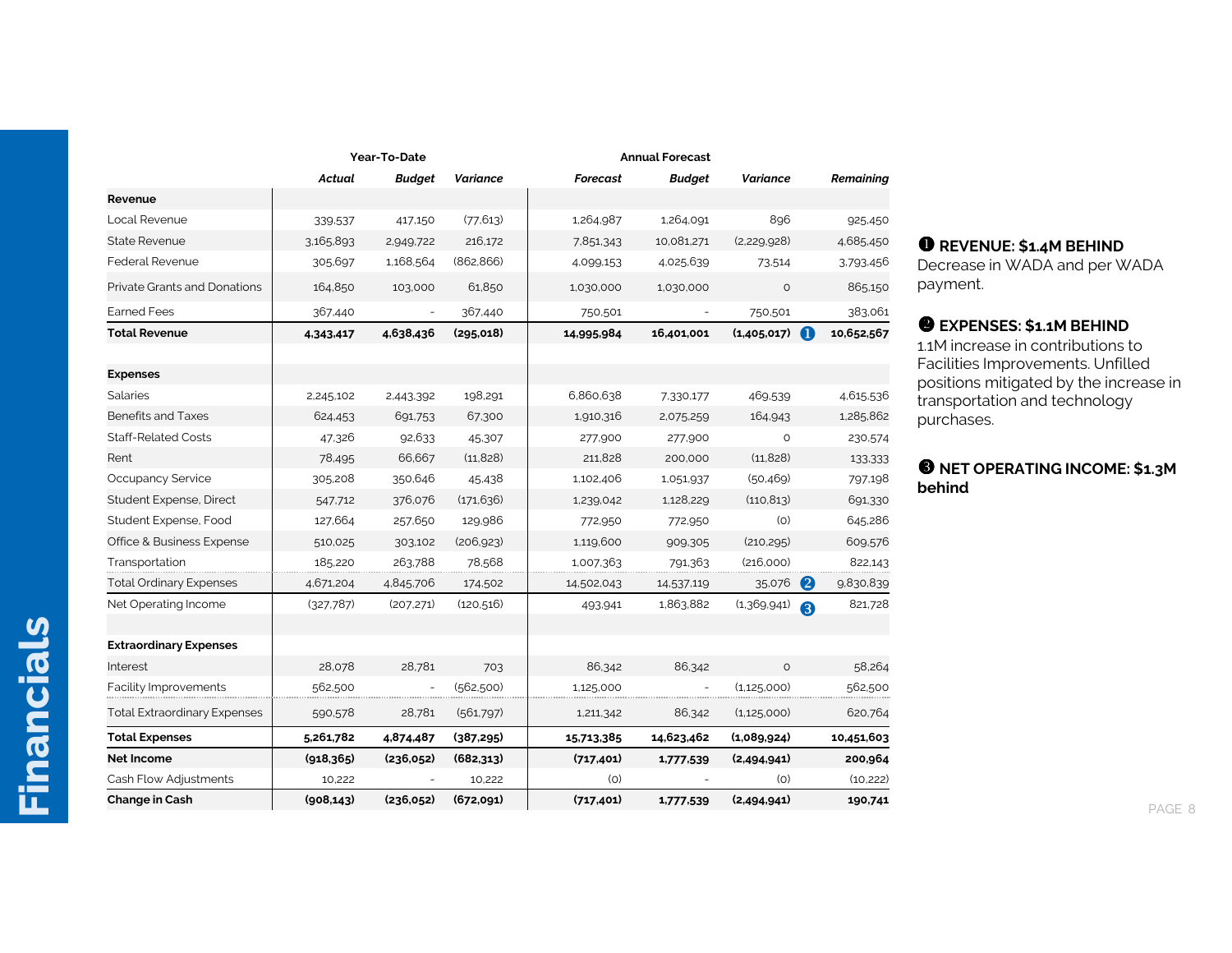|                           | Income Statement                    |    |
|---------------------------|-------------------------------------|----|
|                           | Revenue                             |    |
|                           | Local Revenue                       |    |
|                           | <b>State Revenue</b>                |    |
|                           | <b>Federal Revenue</b>              |    |
|                           | <b>Private Grants and Donations</b> |    |
|                           | <b>Earned Fees</b>                  |    |
|                           | <b>Total Revenue</b>                |    |
|                           | <b>Expenses</b>                     |    |
|                           | <b>Salaries</b>                     |    |
|                           | <b>Benefits and Taxes</b>           |    |
|                           | <b>Staff-Related Costs</b>          |    |
|                           | Rent                                |    |
|                           | Occupancy Service                   |    |
|                           | Student Expense, Direct             |    |
|                           | Student Expense, Food2              |    |
|                           | Office & Business Expense           |    |
|                           | Transportation                      |    |
|                           | <b>Total Ordinary Expenses</b>      | 1  |
|                           | Operating Income                    |    |
|                           | <b>Extraordinary Expenses</b>       |    |
|                           | Interest                            |    |
|                           | Facility Improvements               |    |
|                           | <b>Total Extraordinary Expenses</b> |    |
|                           | <b>Total Expenses</b>               | 1, |
| <b>Monthly Financials</b> | <b>Net Income</b>                   |    |
|                           | Cash Flow Adjustments               |    |
|                           | <b>Change in Cash</b>               |    |

|                                     | <b>Actual</b>                 |                               |                   |            | Forecast  |          |                                                                                 |          |          |          |          |          |                   |
|-------------------------------------|-------------------------------|-------------------------------|-------------------|------------|-----------|----------|---------------------------------------------------------------------------------|----------|----------|----------|----------|----------|-------------------|
| Income Statement                    | Jul                           | Aug                           | Sep               | <b>Oct</b> | Nov       | Dec      | Jan                                                                             | Feb      | Mar      | Apr      | May      | Jun      | <b>TOTAL</b>      |
| Revenue                             |                               |                               |                   |            |           |          |                                                                                 |          |          |          |          |          |                   |
| Local Revenue                       | 137,437                       | 43,709                        | 80,661            | 77,730     | 115,681   | 115,681  | 115,681                                                                         | 115,681  | 115,681  | 115,681  | 115,681  | 115,681  | 1,264,987         |
| State Revenue                       | 569,812                       |                               | 578,995 1,240,353 | 776,734    | 585,681   | 585,681  | 585,681                                                                         | 585,681  | 585,681  | 585,681  | 585,681  | 585,681  | 7,851,343         |
| Federal Revenue                     | 60,724                        | 27,949                        | 32,543            | 184,481    | 474,182   | 474,182  | 474,182                                                                         | 474,182  | 474,182  | 474,182  | 474,182  | 474,182  | 4,099,153         |
| Private Grants and Donations        | $\circ$                       | 152,250                       | 100               | 12,500     | 108,144   | 108,144  | 108,144                                                                         | 108,144  | 108,144  | 108,144  | 108.144  | 108,144  | 1,030,000         |
| Earned Fees                         | 14,977                        | 53,983                        | 276,629           | 21,851     | 47,883    | 47,883   | 47,883                                                                          | 47,883   | 47,883   | 47,883   | 47,883   | 47,883   | 750,501           |
| <b>Total Revenue</b>                | 782,950                       |                               | 856,885 1,630,286 | 1,073,296  |           |          | 1,331,571 1,331,571 1,331,571 1,331,571 1,331,571 1,331,571 1,331,571 1,331,571 |          |          |          |          |          | 14,995,984        |
| <b>Expenses</b>                     |                               |                               |                   |            |           |          |                                                                                 |          |          |          |          |          |                   |
| Salaries                            | 592,180                       | 564,413                       | 551,885           | 536,623    | 574,092   | 574,092  | 574,092                                                                         | 574,092  | 574,092  | 574,092  | 575,292  | 595,690  | 6,860,638         |
| Benefits and Taxes                  | 141,912                       | 202,024                       | 136,291           | 144,227    | 157,920   | 157,920  | 161,083                                                                         | 161,083  | 161,083  | 161,083  | 161,175  | 164,514  | 1,910,316         |
| Staff-Related Costs                 | 1,451                         | 1,589                         | 33,930            | 10,356     | 28,822    | 28,822   | 28,822                                                                          | 28,822   | 28,822   | 28,822   | 28,822   | 28,822   | 277,900           |
| Rent                                | 28,495                        | 16,667                        | 16,667            | 16,667     | 16,667    | 16,667   | 16,667                                                                          | 16,667   | 16,667   | 16,667   | 16,667   | 16,667   | 211,828           |
| Occupancy Service                   | 68,843                        | 67,726                        | 81,363            | 87,275     | 99,650    | 99,650   | 99,650                                                                          | 99,650   | 99,650   | 99,650   | 99,650   | 99,650   | 1,102,406         |
| Student Expense, Direct             | 162,185                       | 79,517                        | 134,114           | 171,897    | 86,416    | 86,416   | 86,416                                                                          | 86,416   | 86,416   | 86,416   | 86,416   | 86,416   | 1,239,042         |
| Student Expense, Food2              | 12,695                        | $\circ$                       | $\circ$           | 114,969    | 80,605    | 80,605   | 80,605                                                                          | 80,605   | 80,605   | 80,605   | 80,605   | 80,605   | 772,950           |
| Office & Business Expense           | 249,274                       | 109,492                       | 83,446            | 67,813     | 76,197    | 76,197   | 76,197                                                                          | 76,197   | 76,197   | 76,197   | 76,197   | 76,197   | 1,119,600         |
| Transportation                      | 44,396                        | 7.402                         | 17,638            | 115,784    | 102,768   | 102,768  | 102,768                                                                         | 102,768  | 102,768  | 102,768  | 102.768  | 102.768  | 1,007,363         |
| <b>Total Ordinary Expenses</b>      |                               | 1,301,430 1,048,831 1,055,333 |                   | 1,265,610  | 1,142,532 |          | 1,142,532 1,145,695 1,145,695 1,145,695 1,145,695 1,146,987 1,170,723           |          |          |          |          |          | 13,856,757        |
| Operating Income                    | $-518,481$                    | $-191,946$                    | 574,953           | $-192,314$ | 189,039   | 189,039  | 185,876                                                                         | 185,876  | 185,876  | 185,876  | 184,584  | 160.848  | 1,139,227         |
| <b>Extraordinary Expenses</b>       |                               |                               |                   |            |           |          |                                                                                 |          |          |          |          |          |                   |
| Interest                            | 7,019                         | 7,019                         | 7,019             | 7.019      | 7,283     | 7,283    | 7,283                                                                           | 7,283    | 7,283    | 7,283    | 7,283    | 7,283    | 86,342            |
| Facility Improvements               | $\circ$                       | 281,250                       | $\circ$           | 281,250    | 70,313    | 70,313   | 70,313                                                                          | 70,313   | 70,313   | 70,313   | 70,313   | 70,313   | 1,125,000         |
| <b>Total Extraordinary Expenses</b> | 7,019                         | 288,269                       | 7,019             | 288,269    | 77,596    | 77,596   | 77,596                                                                          | 77,596   | 77,596   | 77,596   | 77,596   | 77,596   | 1,211,342         |
| <b>Total Expenses</b>               | 1,308,450 1,337,100 1,062,353 |                               |                   | 1,553,880  |           |          | 1,220,127 1,220,127 1,223,290 1,223,290 1,223,290 1,223,290 1,224,582 1,248,319 |          |          |          |          |          | 15,068,099        |
| Net Income                          | $-525,500$                    | $-480,215$                    | 567,934           | -480,583   | 111,444   | 111,444  | 108,280                                                                         | 108,280  | 108,280  | 108,280  | 106,989  | 83,252   | $-72,115$         |
| Cash Flow Adiustments               | 56,573                        | $-3,156$                      | 5,796             | $-48,991$  | $-1,278$  | $-1,278$ | $-1,278$                                                                        | $-1,278$ | $-1,278$ | $-1,278$ | $-1,278$ | $-1,278$ | $\circ$           |
| Change in Cash                      | -468,927                      | $-483,371$                    | 573,730           | $-529,574$ | 110,166   | 110,166  | 107,003                                                                         | 107,003  | 107,003  | 107,003  | 105,711  | 81,974   | -72,115<br>PAGE 9 |